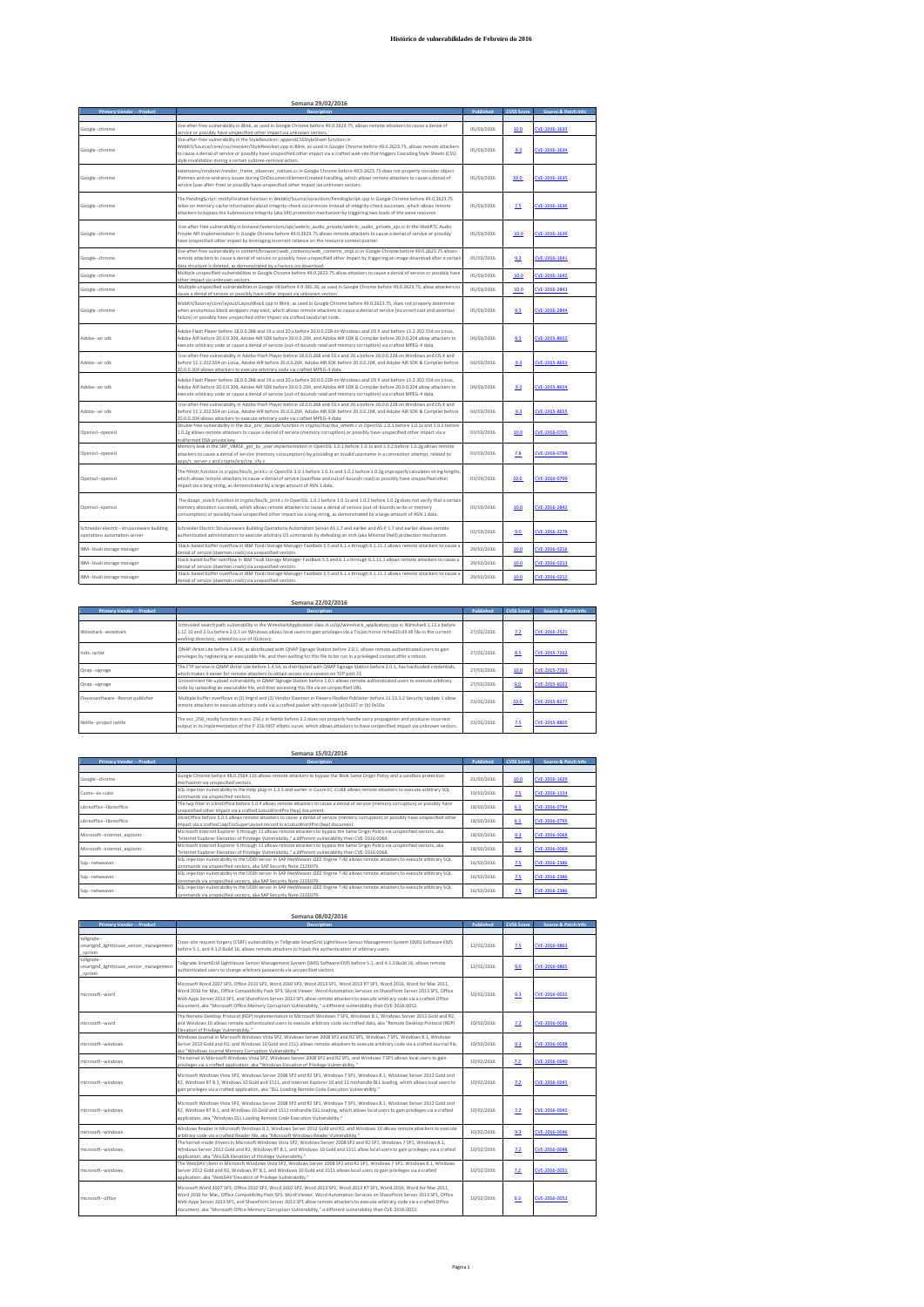## **Histórico de vulnerabilidades de Febreiro do 2016**

| microsoft--office                     | Microsoft Word 2007 SP3. Office 2010 SP2. Word 2010 SP2. Word 2013 SP1. Word 2013 RT SP1. Word 2016. Office Compatibility Pack<br>SP3, Word Viewer, Word Automation Services on SharePoint Server 2013 SP1, Office Web Apps Server 2013 SP1, and SharePoint                                                                                                                                                                                                                                                                                                                                                         | 10/02/2016               | 9.3        | CVE-2016-0053                  |
|---------------------------------------|---------------------------------------------------------------------------------------------------------------------------------------------------------------------------------------------------------------------------------------------------------------------------------------------------------------------------------------------------------------------------------------------------------------------------------------------------------------------------------------------------------------------------------------------------------------------------------------------------------------------|--------------------------|------------|--------------------------------|
|                                       | Server 2013 SP1 allow remote attackers to execute arbitrary code via a crafted Office document, aka "Microsoft Office Memory<br>n Vulnerability<br>Microsoft Excel 2007 SP3, Excel 2010 SP2, Excel 2013 SP1, Excel 2013 RT SP1, Excel 2016, Excel for Mac 2011, Excel 2016 for Mac,<br>Office Compatibility Pack SP3, Excel Viewer, Excel Services on SharePoint Server 2007 SP3, Excel Services on SharePoint Server 2010                                                                                                                                                                                          |                          |            |                                |
| microsoft--office                     | SP2, Excel Services on SharePoint Server 2013 SP1, and Office Web Apps 2010 SP2 allow remote attackers to execute arbitrary code via<br>a crafted Office document, aka "Microsoft Office Memory Corruption Vulnerability."<br>Microsoft Office 2007 SP3 allows remote attackers to execute arbitrary code via a crafted Office document, aka "Microsoft Office                                                                                                                                                                                                                                                      | 10/02/2016               | 9.3        | CVE-2016-0054                  |
| microsoft--office                     | Memory Corruption Vulnerability.<br>Microsoft Word 2007 SP3, Office 2010 SP2, Word 2010 SP2, Word 2013 SP1, Word 2013 RT SP1, Word 2016, and Office Compatibility                                                                                                                                                                                                                                                                                                                                                                                                                                                   | 10/02/2016               | 9.3        | VE-2016-0055                   |
| microsoft--office                     | Pack SP3 allow remote attackers to execute arbitrary code via a crafted Office document, aka "Microsoft Office Memory Corruption<br>Vulnerability.                                                                                                                                                                                                                                                                                                                                                                                                                                                                  | 10/02/2016               | 9.3        | CVE-2016-0056                  |
| microsoft--windows                    | Buffer overflow in the PDF Library in Microsoft Windows 8.1, Windows Server 2012 Gold and R2, and Windows 10 allows remote<br>attackers to execute arbitrary code via a crafted PDF document that triggers API calls, aka "Microsoft PDF Library Buffer Overflow<br>Vulnerability."                                                                                                                                                                                                                                                                                                                                 | 10/02/2016               | 9.3        | CVE-2016-0058                  |
| microsoft--internet explorer          | Microsoft Internet Explorer 9 through 11 and Microsoft Edge allow remote attackers to execute arbitrary code or cause a denial of<br>service (memory corruption) via a crafted web site, aka "Microsoft Browser Memory Corruption Vulnerability," a different<br>vulnerability than CVE-2016-0061, CVE-2016-0063, CVE-2016-0067, and CVE-2016-0072                                                                                                                                                                                                                                                                  | 10/02/2016               | 9.3        | CVE-2016-0060                  |
| microsoft--internet explorer          | Microsoft Internet Explorer 9 through 11 and Microsoft Edge allow remote attackers to execute arbitrary code or cause a denial of<br>service (memory corruption) via a crafted web site, aka "Microsoft Browser Memory Corruption Vulnerability," a different<br>ulnerability than CVE-2016-0060, CVE-2016-0063, CVE-2016-0067, and CVE-2016-007                                                                                                                                                                                                                                                                    | 10/02/2016               | 9.3        | CVE-2016-0061                  |
| microsoft--internet_explorer          | Microsoft Internet Explorer 11 and Microsoft Edge allow remote attackers to execute arbitrary code or cause a denial of service<br>memory corruption) via a crafted web site, aka "Microsoft Browser Memory Corruption Vulnerability."                                                                                                                                                                                                                                                                                                                                                                              | 10/02/2016               | 9.3        | CVE-2016-0062                  |
| microsoft--internet_explorer          | Microsoft Internet Explorer 9 through 11 allows remote attackers to execute arbitrary code or cause a denial of service (memor<br>corruption) via a crafted web site, aka "Internet Explorer Memory Corruption Vulnerability," a different vulnerability than CVE-2016-<br>0060, CVE-2016-0061, CVE-2016-0067, and CVE-2016-0072.                                                                                                                                                                                                                                                                                   | 10/02/2016               | 9.3        | CVE-2016-0063                  |
| microsoft--internet explorer          | Microsoft Internet Explorer 10 allows remote attackers to execute arbitrary code or cause a denial of service (memory corruption) via<br>. aka "Internet Explorer Memory Corruption Vulnerabili                                                                                                                                                                                                                                                                                                                                                                                                                     | 10/02/2016               | 9.3        | CVE-2016-0064                  |
| adobe--flash_player                   | Adobe Flash Player before 18.0.0.329 and 19.x and 20.x before 20.0.0.306 on Windows and OS X and before 11.2.202.569 on Linux,<br>Adobe AIR before 20.0.0.260, Adobe AIR SDK before 20.0.0.260, and Adobe AIR SDK & Compiler before 20.0.0.260 allow attackers to<br>execute arbitrary code or cause a denial of service (memory corruption) via unspecified vectors, a different vulnerability than CVE-<br>2016-0964, CVE-2016-0966, CVE-2016-0967, CVE-2016-0968, CVE-2016-0969, CVE-2016-0970, CVE-2016-0972, CVE-2016-0976, CVE-<br>2016-0977, CVE-2016-0978, CVE-2016-0979, CVE-2016-0980, and CVE-2016-0981. | 10/02/2016               | 10.0       | CVE-2016-0965                  |
| adobe--flash_player                   | Adobe Flash Player before 18.0.0.329 and 19.x and 20.x before 20.0.0.306 on Windows and OS X and before 11.2.202.569 on Linux,<br>Adobe AIR before 20.0.0.260, Adobe AIR SDK before 20.0.0.260, and Adobe AIR SDK & Compiler before 20.0.0.260 allow attackers to<br>execute arbitrary code or cause a denial of service (memory corruption) via unspecified vectors, a different vulnerability than CVE-<br>2016-0964, CVE-2016-0965, CVE-2016-0967, CVE-2016-0968, CVE-2016-0969, CVE-2016-0970, CVE-2016-0972, CVE-2016-0976, CVE-<br>2016-0977, CVE-2016-0978, CVE-2016-0979, CVE-2016-0980, and CVE-2016-0981, | 10/02/2016               | 10.0       | CVE-2016-0966                  |
| adobe--flash_player                   | Adobe Flash Player before 18.0.0.329 and 19.x and 20.x before 20.0.0.306 on Windows and OS X and before 11.2.202.569 on Linux,<br>Adobe AIR before 20.0.0.260, Adobe AIR SDK before 20.0.0.260, and Adobe AIR SDK & Compiler before 20.0.0.260 allow attackers to<br>execute arbitrary code or cause a denial of service (memory corruption) via unspecified vectors, a different vulnerability than CVE-<br>2016-0964, CVE-2016-0965, CVE-2016-0966, CVE-2016-0968, CVE-2016-0969, CVE-2016-0970, CVE-2016-0972, CVE-2016-0976, CVE-<br>2016-0977, CVE-2016-0978, CVE-2016-0979, CVE-2016-0980, and CVE-2016-0981. | 10/02/2016               | 10.0       | CVE-2016-0967                  |
| adobe--flash_player                   | Adobe Flash Player before 18.0.0.329 and 19.x and 20.x before 20.0.0.306 on Windows and OS X and before 11.2.202.569 on Linux,<br>Adobe AIR before 20.0.0.260, Adobe AIR SDK before 20.0.0.260, and Adobe AIR SDK & Compiler before 20.0.0.260 allow attackers to<br>execute arbitrary code or cause a denial of service (memory corruption) via unspecified vectors, a different vulnerability than CVE-<br>2016-0964, CVE-2016-0965, CVE-2016-0966, CVE-2016-0967, CVE-2016-0969, CVE-2016-0970, CVE-2016-0972, CVE-2016-0976, CVE-<br>2016-0977, CVE-2016-0978, CVE-2016-0979, CVE-2016-0980, and CVE-2016-0981, | 10/02/2016               | 10.0       | CVE-2016-0968                  |
| adobe--flash_player                   | Adobe Flash Player before 18.0.0.329 and 19.x and 20.x before 20.0.0.306 on Windows and OS X and before 11.2.202.569 on Linux,<br>Adobe AIR before 20.0.0.260, Adobe AIR SDK before 20.0.0.260, and Adobe AIR SDK & Compiler before 20.0.0.260 allow attackers to<br>execute arbitrary code or cause a denial of service (memory corruption) via unspecified vectors, a different vulnerability than CVE-<br>2016-0964, CVE-2016-0965, CVE-2016-0966, CVE-2016-0967, CVE-2016-0968, CVE-2016-0970, CVE-2016-0972, CVE-2016-0976, CVE-<br>2016-0977, CVE-2016-0978, CVE-2016-0979, CVE-2016-0980, and CVE-2016-0981. | 10/02/2016               | 10.0       | CVE-2016-0969                  |
| adobe--flash_player                   | Adobe Flash Player before 18.0.0.329 and 19.x and 20.x before 20.0.0.306 on Windows and OS X and before 11.2.202.569 on Linux,<br>Adobe AIR before 20.0.0.260, Adobe AIR SDK before 20.0.0.260, and Adobe AIR SDK & Compiler before 20.0.0.260 allow attackers to<br>execute arbitrary code or cause a denial of service (memory corruption) via unspecified vectors, a different vulnerability than CVE-<br>2016-0964, CVE-2016-0965, CVE-2016-0966, CVE-2016-0967, CVE-2016-0968, CVE-2016-0969, CVE-2016-0972, CVE-2016-0976, CVE-<br>2016-0977, CVE-2016-0978, CVE-2016-0979, CVE-2016-0980, and CVE-2016-0981. | 10/02/2016               | 10.0       | CVE-2016-0970                  |
| adobe--flash_player                   | Heap-based buffer overflow in Adobe Flash Player before 18.0.0.329 and 19.x and 20.x before 20.0.0.306 on Windows and OS X and<br>before 11.2.202.569 on Linux, Adobe AIR before 20.0.0.260, Adobe AIR SDK before 20.0.0.260, and Adobe AIR SDK & Compiler before<br>20.0.0.260 allows attackers to execute arbitrary code via unspecified vector                                                                                                                                                                                                                                                                   | 10/02/2016               | 10.0       | CVE-2016-0971                  |
| adobe--flash player                   | Adobe Flash Player before 18.0.0.329 and 19.x and 20.x before 20.0.0.306 on Windows and OS X and before 11.2.202.569 on Linux,<br>Adobe AIR before 20.0.0.260, Adobe AIR SDK before 20.0.0.260, and Adobe AIR SDK & Compiler before 20.0.0.260 allow attackers to<br>execute arbitrary code or cause a denial of service (memory corruption) via unspecified vectors, a different vulnerability than CVE-<br>2016-0964, CVE-2016-0965, CVE-2016-0966, CVE-2016-0967, CVE-2016-0968, CVE-2016-0969, CVE-2016-0970, CVE-2016-0976, CVE-<br>2016-0977, CVE-2016-0978, CVE-2016-0979, CVE-2016-0980, and CVE-2016-0981. | 10/02/2016               | 10.0       | CVE-2016-0972                  |
| adobe--flash_player                   | Use-after-free vulnerability in the URLRequest object implementation in Adobe Flash Player before 18.0.0.329 and 19.x and 20.x<br>before 20.0.0.306 on Windows and OS X and before 11.2.202.569 on Linux, Adobe AIR before 20.0.0.260, Adobe AIR SDK before<br>20.0.0.260, and Adobe AIR SDK & Compiler before 20.0.0.260 allows attackers to execute arbitrary code via a URLLoader.load call, a<br>different vulnerability than CVE-2016-0974, CVE-2016-0975, CVE-2016-0982, CVE-2016-0983, and CVE-2016-0984.                                                                                                    | 10/02/2016               | 9.3        | CVE-2016-0973                  |
| adobe--flash_player                   | Use-after-free vulnerability in Adobe Flash Player before 18.0.0.329 and 19.x and 20.x before 20.0.0.306 on Windows and OS X and<br>before 11.2.202.569 on Linux, Adobe AIR before 20.0.0.260, Adobe AIR SDK before 20.0.0.260, and Adobe AIR SDK & Compiler before<br>20.0.0.260 allows attackers to execute arbitrary code via unspecified vectors, a different vulnerability than CVE-2016-0973, CVE-2016-<br>and CVF-2016-0984                                                                                                                                                                                  | 10/02/2016               | 10.0       | CVE-2016-0974                  |
| adobe--flash_player                   | Use-after-free vulnerability in the instanceof function in Adobe Flash Player before 18.0.0.329 and 19.x and 20.x before 20.0.0.306 on<br>Windows and OS X and before 11.2.202.569 on Linux, Adobe AIR before 20.0.0.260, Adobe AIR SDK before 20.0.0.260, and Adobe AIR<br>SDK & Compiler before 20.0.0.260 allows attackers to execute arbitrary code by leveraging improper reference handling, a different<br>vulnerability than CVE-2016-0973, CVE-2016-0974, CVE-2016-0982, CVE-2016-0983, and CVE-2016-0984.                                                                                                 | 10/02/2016               | 9.3        | CVE-2016-0975                  |
| adobe--flash player                   | Adobe Flash Player before 18.0.0.329 and 19.x and 20.x before 20.0.0.306 on Windows and OS X and before 11.2.202.569 on Linux,<br>Adobe AIR before 20.0.0.260, Adobe AIR SDK before 20.0.0.260, and Adobe AIR SDK & Compiler before 20.0.0.260 allow attackers to<br>execute arbitrary code or cause a denial of service (memory corruption) via unspecified vectors, a different vulnerability than CVE-<br>2016-0964, CVE-2016-0965, CVE-2016-0966, CVE-2016-0967, CVE-2016-0968, CVE-2016-0969, CVE-2016-0970, CVE-2016-0972, CVE-<br>2016-0977, CVE-2016-0978, CVE-2016-0979, CVE-2016-0980, and CVE-2016-0981. | 10/02/2016               | 10.0       | CVF-2016-0976                  |
| adobe--flash player                   | Adobe Flash Player before 18.0.0.329 and 19.x and 20.x before 20.0.0.306 on Windows and OS X and before 11.2.202.569 on Linux,<br>Adobe AIR before 20.0.0.260, Adobe AIR SDK before 20.0.0.260, and Adobe AIR SDK & Compiler before 20.0.0.260 allow attackers to<br>execute arbitrary code or cause a denial of service (memory corruption) via unspecified vectors, a different vulnerability than CVE-<br>2016-0964. CVE-2016-0965. CVE-2016-0966. CVE-2016-0967. CVE-2016-0968. CVE-2016-0969. CVE-2016-0970. CVE-2016-0972. CVE-<br>2016-0976, CVE-2016-0978, CVE-2016-0979, CVE-2016-0980, and CVE-2016-0981. | 10/02/2016               | 10.0       | CVE-2016-0977                  |
| adobe--flash player                   | Adobe Flash Player before 18.0.0.329 and 19.x and 20.x before 20.0.0.306 on Windows and OS X and before 11.2.202.569 on Linux,<br>Adobe AIR before 20.0.0.260, Adobe AIR SDK before 20.0.0.260, and Adobe AIR SDK & Compiler before 20.0.0.260 allow attackers to<br>execute arbitrary code or cause a denial of service (memory corruption) via unspecified vectors, a different vulnerability than CVE-<br>2016-0964, CVE-2016-0965, CVE-2016-0966, CVE-2016-0967, CVE-2016-0968, CVE-2016-0969, CVE-2016-0970, CVE-2016-0972, CVE-<br>2016-0976, CVE-2016-0977, CVE-2016-0979, CVE-2016-0980, and CVE-2016-0981. | 10/02/2016               | 10.0       | CVE-2016-0978                  |
| adobe--flash player                   | Adobe Flash Player before 18.0.0.329 and 19.x and 20.x before 20.0.0.306 on Windows and OS X and before 11.2.202.569 on Linux,<br>Adobe AIR before 20.0.0.260, Adobe AIR SDK before 20.0.0.260, and Adobe AIR SDK & Compiler before 20.0.0.260 allow attackers to<br>execute arbitrary code or cause a denial of service (memory corruption) via unspecified vectors, a different vulnerability than CVE-<br>2016-0964. CVE-2016-0965. CVE-2016-0966. CVE-2016-0967. CVE-2016-0968. CVE-2016-0969. CVE-2016-0970. CVE-2016-0972. CVE-<br>2016-0976, CVE-2016-0977, CVE-2016-0978, CVE-2016-0980, and CVE-2016-0981. | 10/02/2016               | 10.0       | CVE-2016-0979                  |
| adobe--flash player                   | Adobe Flash Player before 18.0.0.329 and 19.x and 20.x before 20.0.0.306 on Windows and OS X and before 11.2.202.569 on Linux.<br>Adobe AIR before 20.0.0.260, Adobe AIR SDK before 20.0.0.260, and Adobe AIR SDK & Compiler before 20.0.0.260 allow attackers to<br>execute arbitrary code or cause a denial of service (memory corruption) via unspecified vectors, a different vulnerability than CVE-<br>2016-0964, CVE-2016-0965, CVE-2016-0966, CVE-2016-0967, CVE-2016-0968, CVE-2016-0969, CVE-2016-0970, CVE-2016-0972, CVE-<br>2016-0976, CVE-2016-0977, CVE-2016-0978, CVE-2016-0979, and CVE-2016-0981. | 10/02/2016               | 10.0       | CVE-2016-0980                  |
| adobe--flash player                   | Adobe Flash Player before 18.0.0.329 and 19.x and 20.x before 20.0.0.306 on Windows and OS X and before 11.2.202.569 on Linux,<br>Adobe AIR before 20.0.0.260, Adobe AIR SDK before 20.0.0.260, and Adobe AIR SDK & Compiler before 20.0.0.260 allow attackers to<br>execute arbitrary code or cause a denial of service (memory corruption) via unspecified vectors, a different vulnerability than CVE-<br>2016-0964, CVE-2016-0965, CVE-2016-0966, CVE-2016-0967, CVE-2016-0968, CVE-2016-0969, CVE-2016-0970, CVE-2016-0972, CVE-<br>2016-0976, CVE-2016-0977, CVE-2016-0978, CVE-2016-0979, and CVE-2016-0980. | 10/02/2016               | 10.0       | CVE-2016-0981                  |
| adobe--flash player                   | Use-after-free vulnerability in Adobe Flash Player before 18.0.0.329 and 19.x and 20.x before 20.0.0.306 on Windows and OS X and<br>before 11.2.202.569 on Linux, Adobe AIR before 20.0.0.260, Adobe AIR SDK before 20.0.0.260, and Adobe AIR SDK & Compiler before<br>20.0.0.260 allows attackers to execute arbitrary code via unspecified vectors, a different vulnerability than CVE-2016-0973, CVE-2016-<br>0974, CVE-2016-0975, CVE-2016-0983, and CVE-2016-0984                                                                                                                                              | 10/02/2016               | 10.0       | CVE-2016-0982                  |
| adobe--flash player                   | Use-after-free vulnerability in Adobe Flash Player before 18.0.0.329 and 19.x and 20.x before 20.0.0.306 on Windows and OS X and<br>before 11.2.202.569 on Linux, Adobe AIR before 20.0.0.260, Adobe AIR SDK before 20.0.0.260, and Adobe AIR SDK & Compiler before<br>20.0.0.260 allows attackers to execute arbitrary code via unspecified vectors, a different vulnerability than CVE-2016-0973, CVE-2016-                                                                                                                                                                                                       | 10/02/2016               | 10.0       | CVE-2016-0983                  |
| adobe--flash player                   | 0974, CVE-2016-0975, CVE-2016-0982, and CVE-2016-0984<br>Use-after-free vulnerability in Adobe Flash Player before 18.0.0.329 and 19.x and 20.x before 20.0.0.306 on Windows and OS X and<br>before 11.2.202.569 on Linux, Adobe AIR before 20.0.0.260, Adobe AIR SDK before 20.0.0.260, and Adobe AIR SDK & Compiler before<br>20.0.0.260 allows attackers to execute arbitrary code via unspecified vectors, a different vulnerability than CVE-2016-0973, CVE-2016-<br>0974, CVE-2016-0975, CVE-2016-0982, and CVE-2016-0983                                                                                     | 10/02/2016               | 10.0       | CVE-2016-0984                  |
| adobe--flash_player                   | Adobe Flash Player before 18.0.0.329 and 19.x and 20.x before 20.0.0.306 on Windows and OS X and before 11.2.202.569 on Linux,<br>Adobe AIR before 20.0.0.260, Adobe AIR SDK before 20.0.0.260, and Adobe AIR SDK & Compiler before 20.0.0.260 allow attackers to<br>arbitrary code by leveraging an unspecified "type confusion                                                                                                                                                                                                                                                                                    | 10/02/2016               | 9.3        | CVE-2016-0985                  |
| siemens--simatic s7-1500 cpu firmware | Siemens SIMATIC S7-1500 CPU devices before 1.8.3 allow remote attackers to cause a denial of service (STOP mode transition) via<br>afted packets on TCP port 102<br>The Ignite Realtime Smack XMPP API, as used in Atlassian Bamboo before 5.9.9 and 5.10.x before 5.10.0, allows remote configured                                                                                                                                                                                                                                                                                                                 | 08/02/2016               | 7.8        | CVE-2016-2200                  |
| atlassian-bamboo<br>atlassian--bamboo | ers to execute arbitrary Java code via serialized data in an XMPP me<br>An unspecified resource in Atlassian Bamboo before 5.9.9 and 5.10.x before 5.10.0 allows remote attackers to execute arbitrary Java                                                                                                                                                                                                                                                                                                                                                                                                         | 08/02/2016<br>08/02/2016 | 7.5<br>7.5 | CVE-2014-9757<br>CVE-2015-8360 |
|                                       |                                                                                                                                                                                                                                                                                                                                                                                                                                                                                                                                                                                                                     |                          |            |                                |